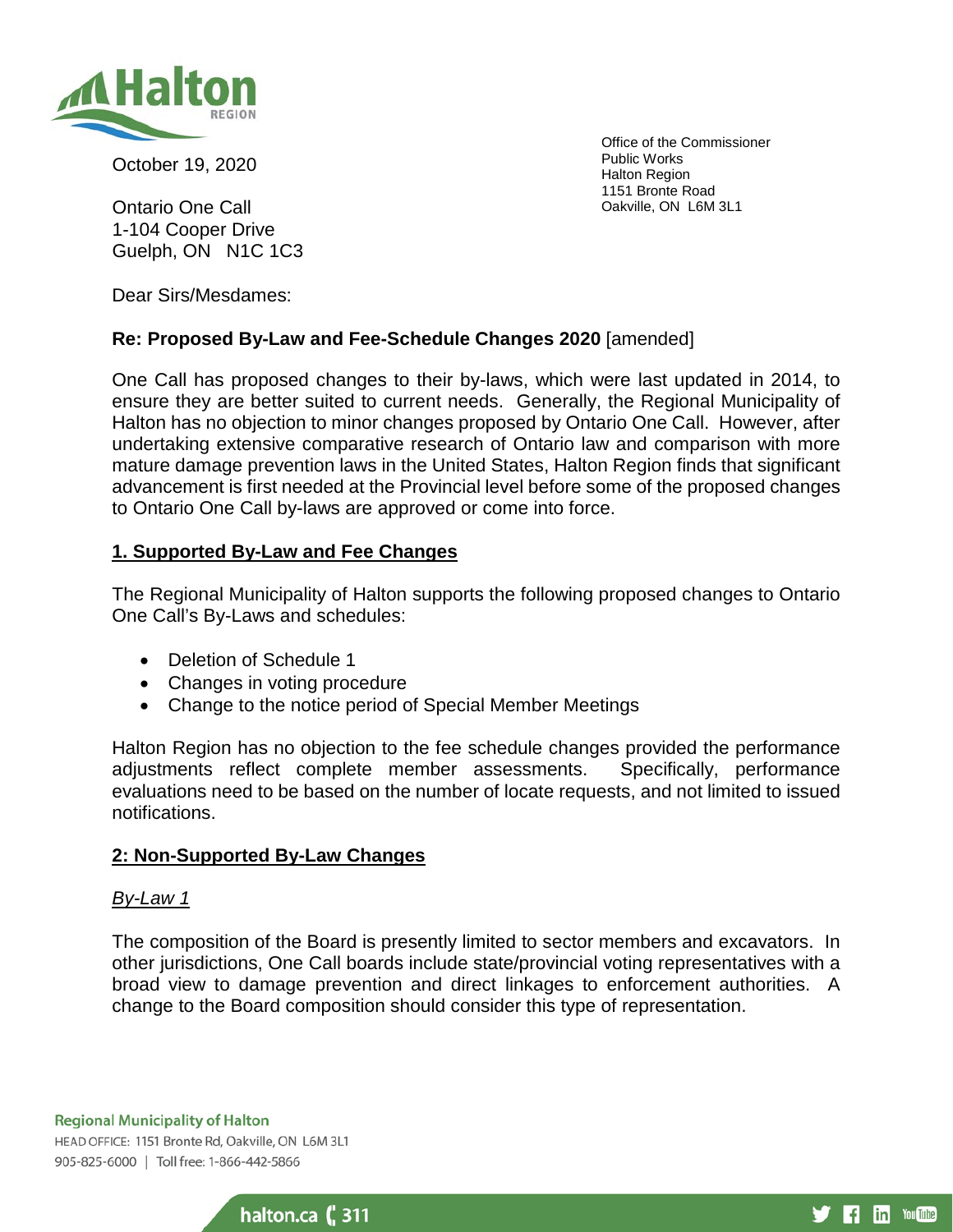# *By-Law 2*

## *Special Members Meeting Notice Period*

The by-law changes recommend reducing the notice period for special meetings from 45 days to a 30 days. As evident by this current by-law review process, any reduction to existing requirements would leave insufficient time for adequate consultation, and a reduction to 30 days is therefore not supported.

#### *Schedule 2*

The Regional Municipality of Halton is not able to support the proposed changes to Schedule 2 at this time due to their being premature, or outside the objects of the Corporation:

#### *Definitions:*

A more comprehensive set of definitions is required to improve the clarity and application of the legislation and which would apply to the By-laws. The By-Law and its schedules need to recognize Excavators (though not as Members), Designers and outline their requirements more specifically. The Province, followed by Ontario One Call, should recognize the roles and define the responsibility of each process stakeholder in accordance with those listed in the CCGA best practices.

#### *Mapping Notification and Data Requirement:*

There is vagueness with whether or not the present or future intent of the Mapping and Data Requirements section would be within the objects of the organization. As it stands, the proposed language is overreaching and awards too much discretion to Ontario One Call. The by-laws, therefore, need to draw a direct link between these objects, and construct them narrowly to prevent ambiguity.

#### *Dispute Resolution, Compliance, and Enforcement:*

To begin, the scope of issues Ontario One Call plans to enforce is not limited to objects of the Corporation. During the September 30th member consultation meeting, the Corporation indicated its intent to engage in biased practices against members, and assume excavation-related enforcement decisions upon them that are beyond their objects. Specifically, it was proposed that Ontario One Call could take enforcement action against members because of their dual status as Excavators. In contrast, Excavators that are not members of Ontario One Call would not be subject to these actions.

While Ontario One Call has a compliance function within their mandate, the organization is not well-suited to conduct direct and on-site investigation due diligence that would be needed to levy fines related to damages. As exists in other jurisdictions, enforcement and compliance related to damages would require a province-wide presence and authority to undertake investigations with evidence that hold up to legal scrutiny.